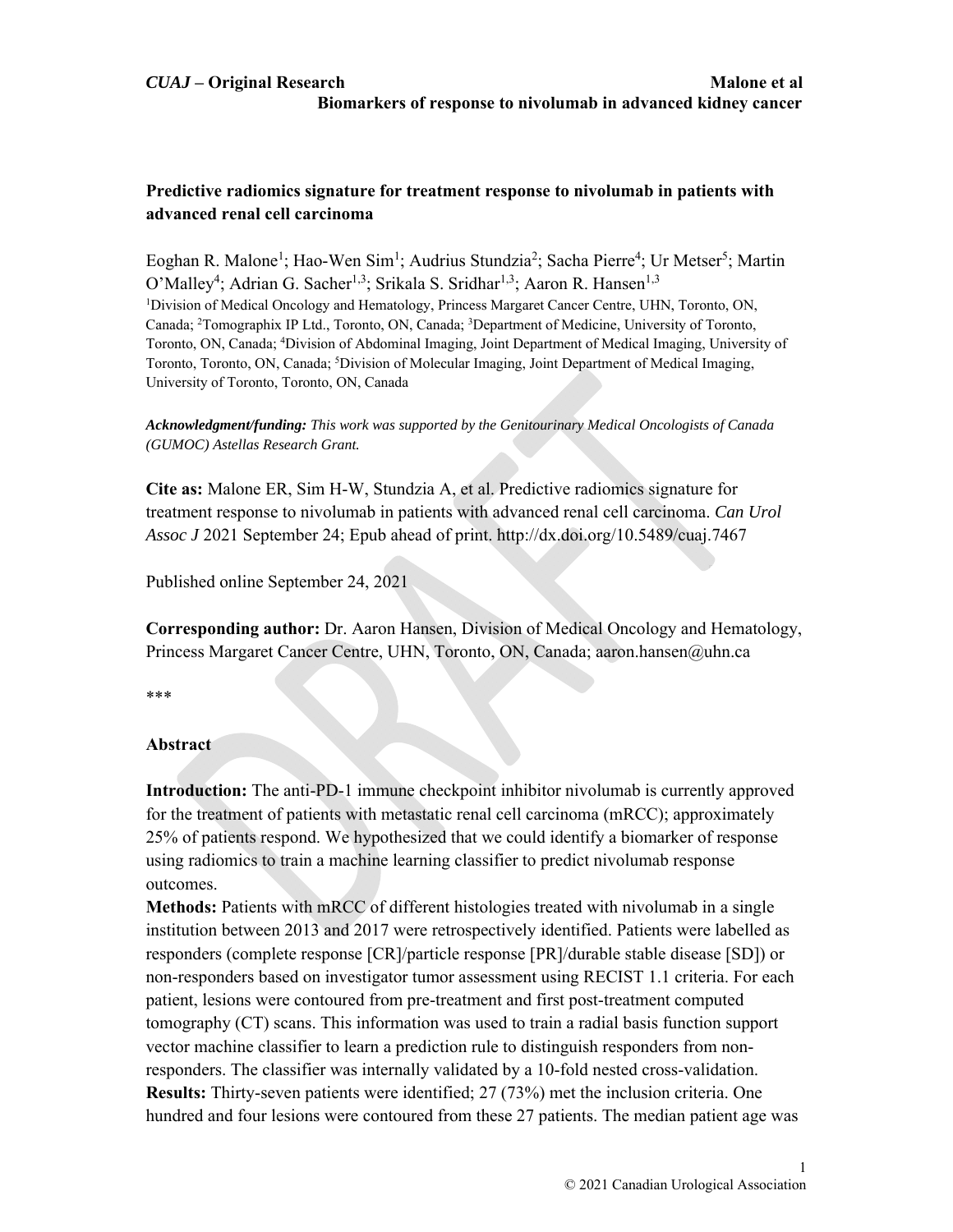56 years, 78% were male, 89% had clear-cell histology, 89% had prior nephrectomy, and 89% had prior systemic therapy. There were 19 responders vs. eight non-responders. The lesions selected were lymph nodes (60%), lung metastases (23%), and renal/adrenal metastases (17%). For the classifier trained on the baseline CT scans, 69% accuracy was achieved. For the classifier trained on the first post-treatment CT scans, 66% accuracy was achieved.

**Conclusions:** The set of radiomic signatures was found to have limited ability to discriminate nivolumab responders from non-responders. The use of novel texture features (two-point correlation measure, two-point cluster measure, and minimum spanning tree measure) did not improve performance.

#### **Introduction**

Immunotherapies have revolutionized the treatment of metastatic renal cell carcinoma (mRCC) and have demonstrated improved overall survival. (1-4) Despite this advance, not all patients benefit from immune treatments and to date no predictive biomarker has been validated. CheckMate 025 was a landmark randomized phase III trial that assigned patients with previously treated mRCC to the programmed cell death protein-1 (PD-1) inhibitor nivolumab or everolimus. Patients treated with nivolumab had a statistically significant improvement in overall survival of approximately 5 months compared with everolimus. (1) However the objective response rate to nivolumab was 25% suggesting that this benefit was limited to a small proportion of patients. Furthermore, higher levels of PD-L1 expression did not predict for responses. A predictive biomarker would facilitate selection of patients most likely to respond to nivolumab and allow those who are not likely to respond to avoid immune-related adverse events and reduce the substantial treatment related costs.

The application of radiomics technology in medical imaging offers a potential platform to develop a predictive signature.  $(5, 6)$  Radiomics extracts quantitative information from routine radiologic images to identify characteristic features that could predict tumor biology and immune cell infiltrates. Compared with biopsy-based methods, radiomics affords unique advantages: 1) it captures spatial information encompassing the entire tumor and microenvironment, thereby accounting for intra-tumoral heterogeneity and tumor-host interactions; 2) multiple lesions can be assessed in parallel, thereby accounting for intertumoral heterogeneity; 3) lesions can be assessed longitudinally for changes over time; and 4) unlike biopsies, it is a non-invasive method that presents minimal risk to patients.

The Predictive RadiOMIcs SignaturE for treatment response to nivolumab or PD-1/PD-L1 inhibitors in patients with advanced renal cell carcinoma (PROMISE) was a pilot study that aimed to develop a radiomics signature to predict response to immune checkpoint inhibitors in mRCC. We hypothesized that in patients with mRCC, host immune recognition of tumor cells would create a microenvironment of infiltrating immune effector cells. The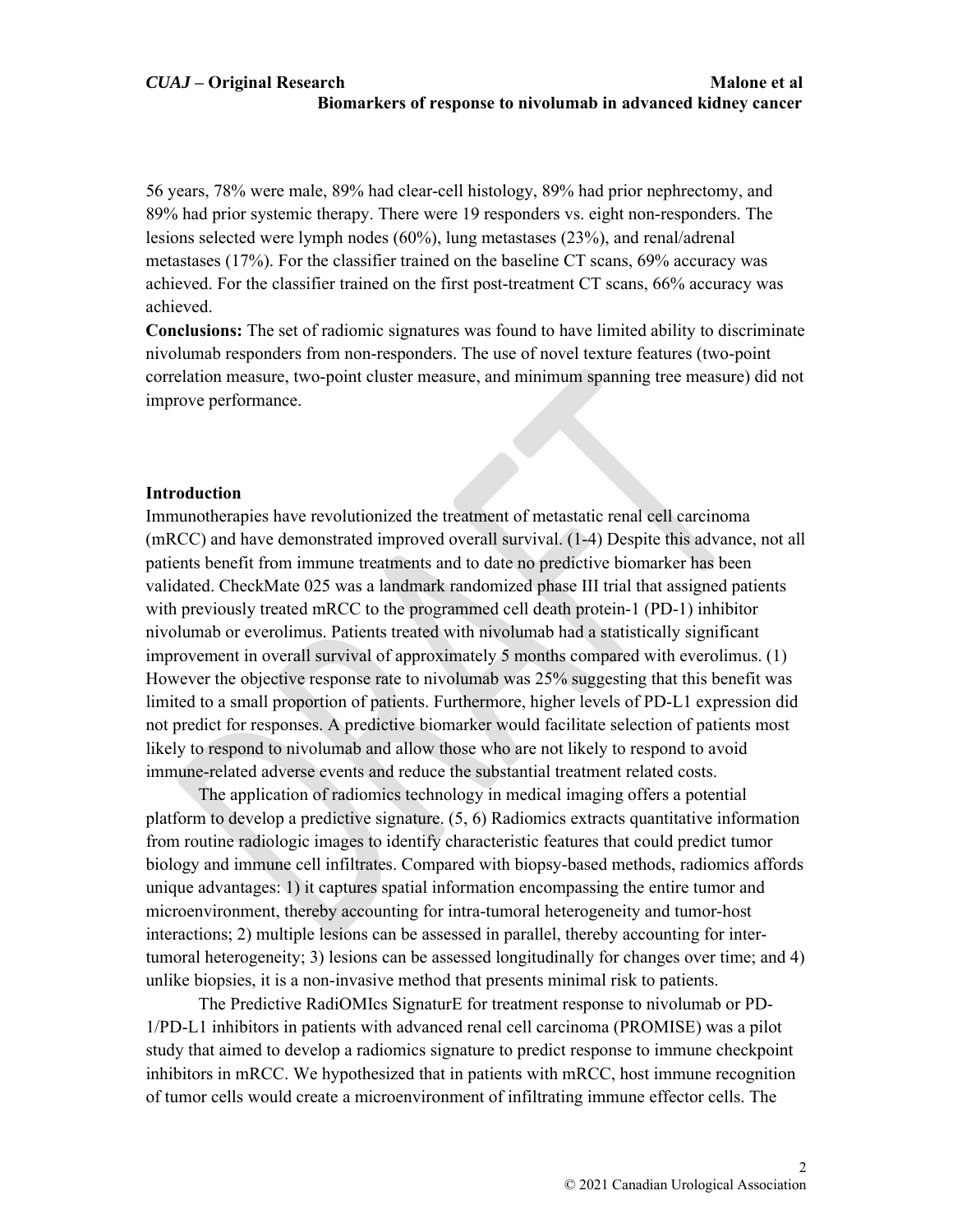microenvironment could predict for response to nivolumab and would have a distinct appearance on computed tomography (CT) images that could be captured using radiomics methods and subsequently developed into a predictive signature with clinical utility.

# **Methods**

# *Patient selection*

This single-institution, retrospective study of CT-derived textual features of patients diagnosed with mRCC between 2013 and 2017 was reviewed and approved by the local institutional ethics board (17-5340). Patients must have had histologically proven mRCC (any histology), received nivolumab, and had pre and post-treatment CT scans. Patients were excluded if appropriate CT images were not available for analysis.

# *Image acquisition*

Contrast-enhanced CT imaging of the thorax, abdomen, pelvis was performed with nonionic intravenous contrast. Regions of interest (ROI) were drawn circumferentially around each index lesion by a study member (H.W-S and S.P). Each target lesion on CT imaging was assessed as a distinct entity, in order to account for inter-tumoral heterogeneity. Responses were dichotomized into *responders* versus *non-responders* based on RECIST version 1.1 measurements of the target lesion only. (7) *Responders* were defined as lesions with complete response, partial response, or stable disease for at least 12 weeks. *Non-responders* were defined as lesions with stable disease for less than 12 weeks, or progressive disease. The best response was used, such that patients with initial progressive disease, but treated beyond progression with subsequent treatment benefit, were regarded as *responders*. The decision to differentiate stable disease at 12 weeks was based on a study of response heterogeneity with immune checkpoint inhibitors. (8)

# *Radiomics analysis*

Using computational algorithms, quantitative radiomics features were extracted from each contoured target lesion. These radiomics features represent the defining quantitative characteristics of the lesion. For the algorithms, each image voxel (a value on a regular grid in three-dimensional (3D) space) was quantized to a finite range of 32 grey levels. Additionally, algorithms initially described for two-dimensional (2D) pictures were adapted for 3D volumes, by extrapolating from the 4 principal directions in 2D to the 13 principal directions in 3D. (9)

For each tumor volume of interest (VOI) a set of 11 and 142  $1<sup>st</sup>$  and  $2<sup>nd</sup>$ -order, and two-point correlation, two-point cluster, and minimum spanning tree texture metrics were generated. A set of two-dimensional ROIs was used to construct a VOI that occupied a contiguous range of slices and overlapped from one slice to the next. The 1st-order metrics were composed of 11 image intensity percentiles from each VOI ranging from the minimum value (0%) to the maximum value (100%) broken up into nine 10% intervals.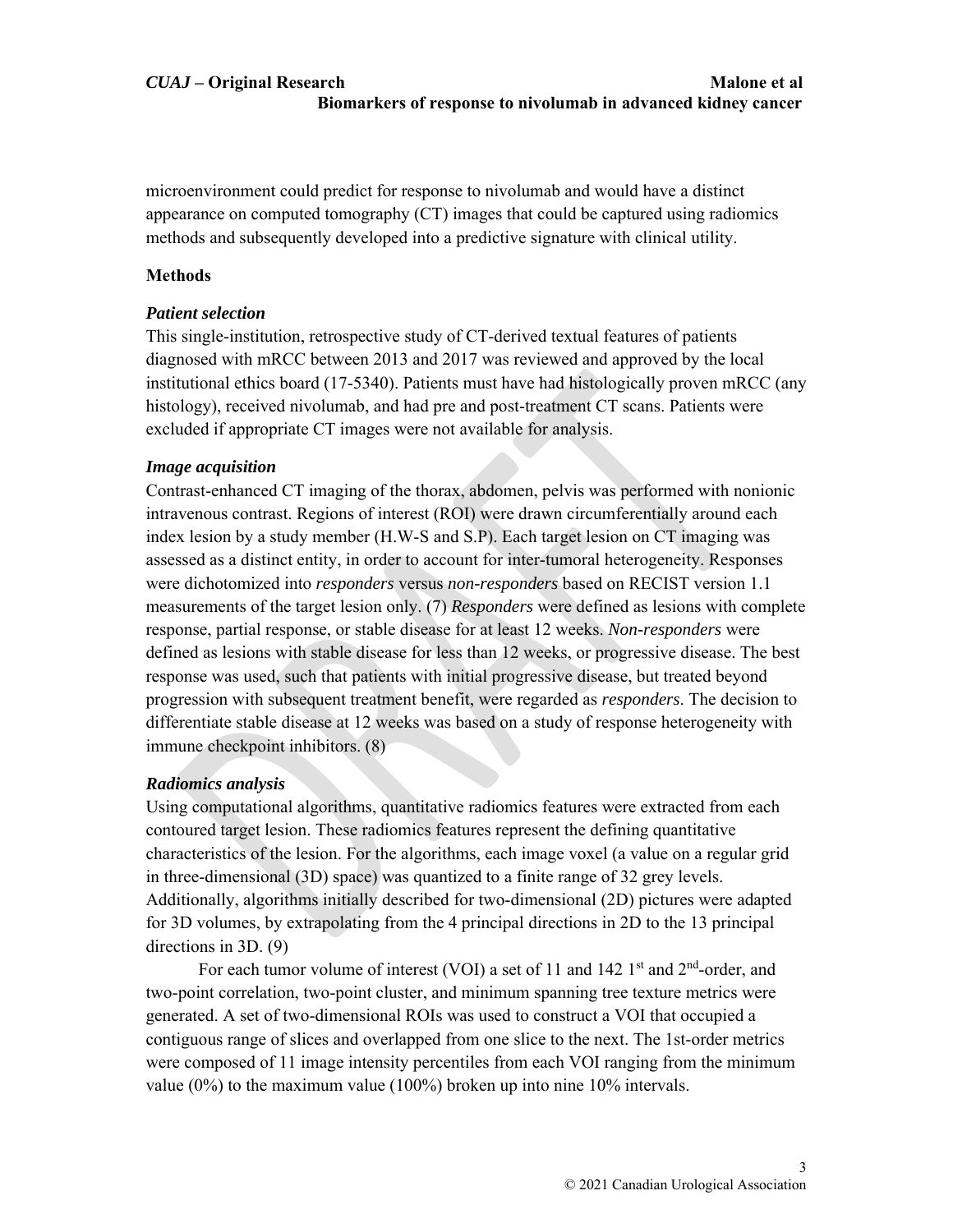Characterization of the one dimensional image intensity histogram shape was provided by these metrics.

The intensities within each VOI were grouped into 32 equal-sized bins extending across the range of image intensities from the 1st percentile at the bottom, and the 99th percentile at the top prior to computing the 142 second-order texture metrics. The second order texture features were composed of metrics from four classes calculated from multidimensional histograms: (i) the mean and range of the 13 Haralick features computed from the gray scale co-occurrence matrix  $(10)$  taken over all 13 neighbor orientations  $(9)$ ; (ii) five features based on the neighborhood gray tone difference matrix (11); (iii) ten features from the gray level run-length matrix (12); and (iv) the same ten features from the gray level size zone matrix. (13) A detailed, illustrated description of these metrics has been previously published. (9)

#### *Machine learning algorithm*

A support vector machine (SVM) algorithm with a radial basis function (RBF) kernel was used to carry out all machine learning. A classifier was trained to predict pre-treatment whether advanced renal carcinoma tumors treated with nivolumab would be responders (CR/PR/durable SD) or non-responders and distinguish post-treatment between nivolumab responding and non-responding tumors, based on the texture features extracted from the associated VOIs. The MATLAB interface to the LibSVM (library for support vector machines) software library (14) was used to apply the SVM training algorithm to the data, consisting of 104 contoured lesions (lymph nodes: 62; lung metastases: 24; kidney or adrenal metastases) from 27 patients, in these two configurations. It was necessary to tune three hyperparameters governing the behaviour of the classifier for each SVM training run. The first hyperparameter was related to feature selection. 191 input texture features were ranked in order of their association with the response classification using an F-statistic approach. (15) A tunable hyperparameter which represented the fraction of the most highly associated features to keep was applied to select the features that were used. The second hyperparameter was the standard cost parameter common to all versions of SVM, while the third was the width of the Gaussian that makes up the RBF kernel.

The three hyperparameters were tuned using a nested cross-validation scheme while ensuring to keep the assessment of accuracy totally independent. In each of 100 iterations of the outer loop, ten-fold cross-validation was used to hold out 10% of the data for testing, while the remaining 90% was passed to the inner loop. Within the inner loop, a further tenfold cross-validation protocol was employed for each point in a three-dimensional grid covering a range of fractions of the best features to retain, values of the SVM cost parameter, and values of the RBF width. For each grid point searched the inner-loop cross validation result was recorded, the best performing triplet of hyperparameters was utilised to train a classifier using all of the inner loop data. This classifier was then applied to classify the heldout data from the outer loop, and the results were recorded as the s accuracy.

The pre and post-treatment texture features for each series along with their binary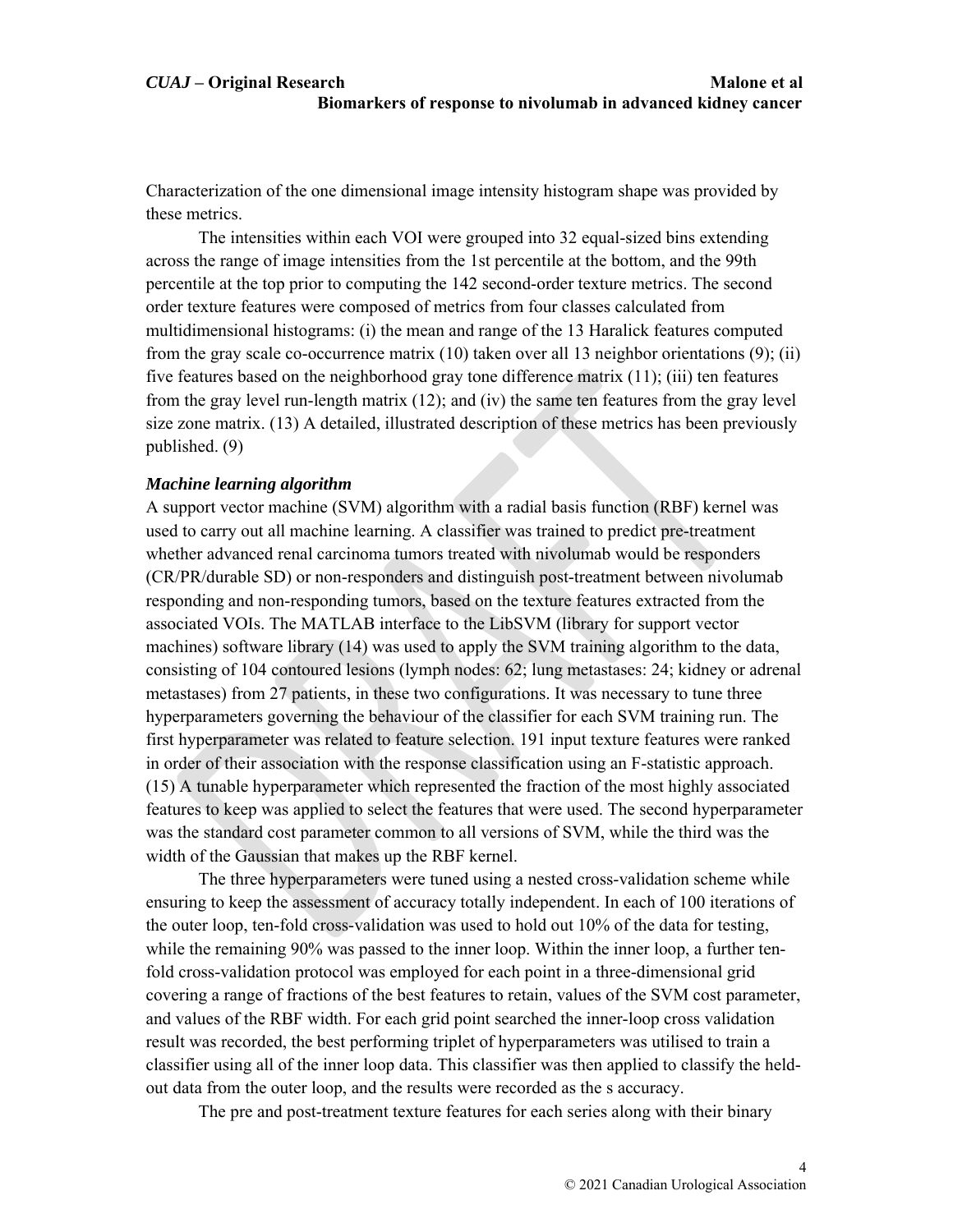classifications (non-responder: 0; responder: 1) were separately inputted into the second stage supervised machine learning (SML) RBF SVM classifier to train binary discrimination between the responders and non-responders. A nested 10-fold cross-validation protocol was used to assess classifier accuracy. The second stage SML algorithms used were also "as is", the same as were used for previous projects. The SVM algorithms generate a cross-validation (CV) accuracy value for each combination of three metaparameters: fraction, cost, and gamma, yielding a 3-dimensional CV accuracy space. The optimization target was to find the region of the parameter space yielding the highest cross-validation accuracy.

## *Receiver operating characteristic (ROC) and other post-hoc analyses*

A SVM classifier produces a single, continuous number on the real line rather than a dichotomous binary classification as its output. The SVM classifier is only transformed into a classification when a threshold is applied to it. As a result it is possible to adjust the threshold to adjust sensitivity and specificity, thereby creating a ROC curve. Repeating the outer loop of the nested cross-validation protocol 100 times yields 100 such numbers for each tumor, this results in a more fine-grained ROC curve than would be possible without repetitions. Each of the 100 numbers for a particular tumor represents an instance in which it was held out during cross-validation with a different 10% of the data, allowing for a more robust characterization of the accuracy for that case. In the results section below, the mean  $\pm$  SD accuracies reported are the best from each of the 100 ROC curves, and the sensitivities and specificities are taken from the point on each curve where the best accuracy was found. By combining all the trial data into a single curve the ROC curves presented in the figures are generated.

## *Statistical analysis*

Descriptive statistics were used to summarize baseline demographics. Survival estimates were computed using the Kaplan-Meier (KM) method. The accuracy of the predictive signature from the SVM classifier was determined by 10-fold nested cross-validation, and reported in terms of sensitivity, specificity and AUC. An AUC of 0.5 would signify no discriminatory ability, 0.7-0.8 represents an acceptable level, 0.8-0.9 represents a good level of discrimination and 0.9-1.0 would be excellent. Statistical significance was determined by permutation testing. (16) For permutation testing, the observed accuracy was compared against the distribution of accuracies obtained by random noise, generated by randomly labelling the radiomics signatures as being *responders* or *non-responders* using 10,000 permutations. Significance level was set at 0.05.

## **Results**

## *Patients*

Thirty-seven patients were identified between August 21, 2013 and October 6, 2017. Only 27 patients met the inclusion criteria with available imaging. Ten patients were excluded as imaging was either not available  $(n=3)$  or the imaging protocol used was incompatible with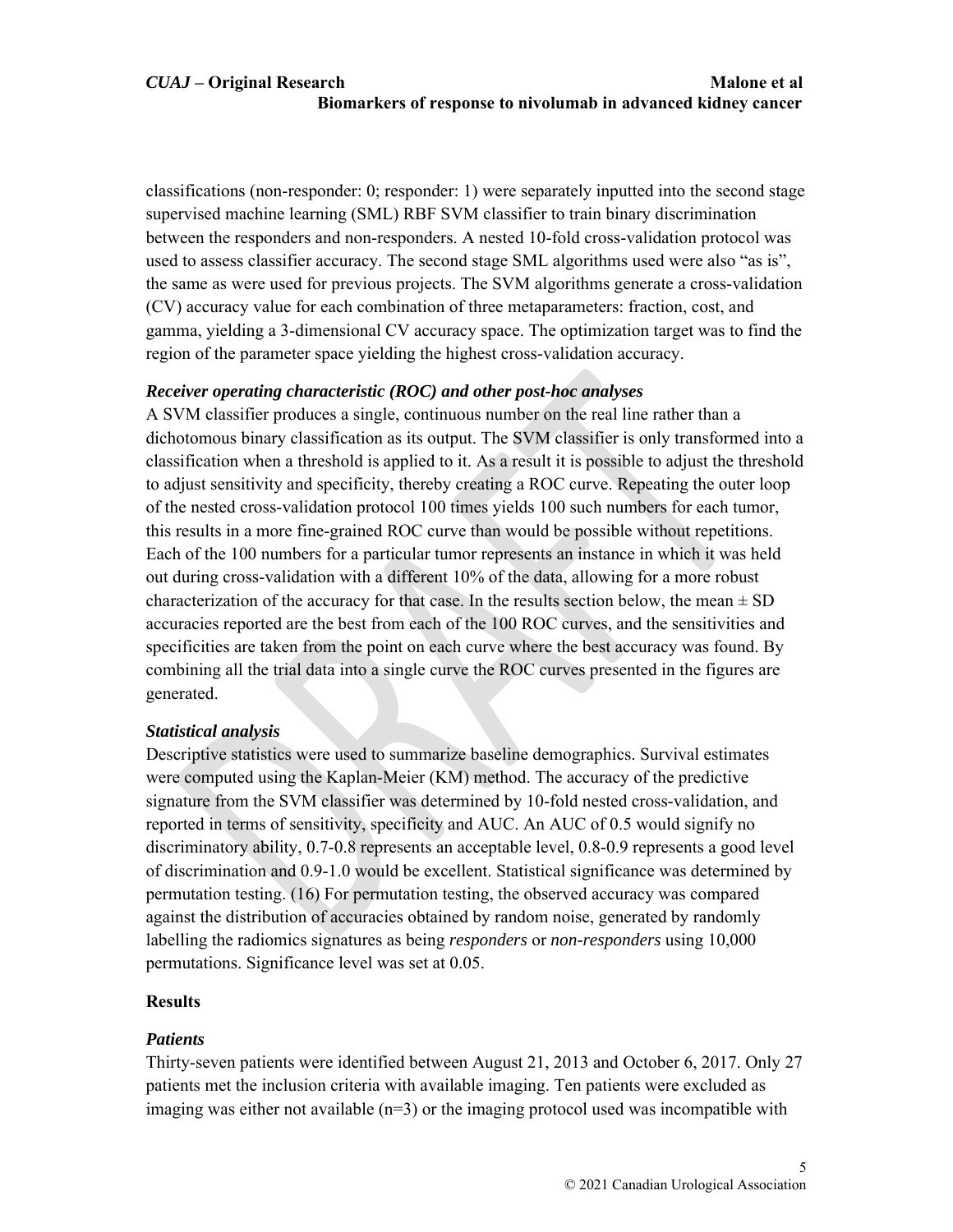# *CUAJ* **– Original Research Malone et al Biomarkers of response to nivolumab in advanced kidney cancer**

the radiomics software  $(n=7)$ . A final cohort of 27 patients were used for analysis. The median patient age was 56 years, 78% were male, 89% had clear cell histology, 89% had prior nephrectomy and 89% had prior systemic therapy. The selected patients were categorized as being in the good  $(30\%)$ , intermediate  $(60\%)$  or poor  $(10\%)$  risk groups as per the International Metastatic RCC Database Consortium (IMDC) scoring system. (17) The lesions selected were lymph nodes (60%), lung metastases (23%) and renal/adrenal metastases (17%). The characteristics of the patient population and ROIs are listed in Table 1.

The median progression and overall survival for the entire population was 10.8 months (range  $[1.4-48.8 \text{ months}]$ ) (Figure 1a) and 26.2 months (range  $[3.1-72.5 \text{ months}]$ ) (Figure 1b), respectively. For the responders and non-responders the median Progression-Free Survival (PFS) and Overall Survival (OS) was 14 months (range [3.5-48.8 months]) (Figure 2a) vs 3.7 months (range  $[1.4-13.2]$ ) (Figure 2b) (p-value  $\leq 0.0001$ ), and 28.8 months (range [3.7-72.5 months]) (Figure 3a) vs 16.3 months (range [3.1-40.8 months]) (Figure 3b) (p-value 0.13), respectively.

The final data set of 27 subjects with pre-treatment and immune checkpoint inhibitor post-treatment yielded 52 responding lesions and 52 non-responding lesions that were analyzed using a SML radiomics application pipeline that has been previously validated.

#### *Performance of radiomics signature*

Lesion VOI contours were extracted using validated Neuroimaging Informatics Technology Initiative (NIfTI) software libraries. Each series consisted of a specific subject and set of lesion VOIs which were examined using the radiomics analysis software image display to confirm that: 1) the VOI contours were successfully extracted from the NIfTI files and 2) their positions matched those of a lesion. No issues were found with the data set and it was found to be suitable for radiomics texture analysis. The PROMISE contour bounded data were batch processed by the first stage of the radiomics application to generate the set of texture features to be used by the second stage radiomics SML application.

## *Supervised machine learning*

The exhaustive iterative grid over the region of highest cross-validation accuracy in the 3D space yielded a set of ROC curves as represented in Figures 4a and 4b for the pre-treatment and post-treatment groups respectively. For the classifier trained on the baseline CT scans, 69% accuracy was achieved. For the classifier trained on the first post-treatment CT scans, 66% accuracy was achieved. The pre-specified level of sensitivity and specificity that was required for the analysis to be successful was 85%; on this basis, the pre and post-treatment ROC curves do not demonstrate sufficient discriminatory ability to warrant further study.

#### **Discussion**

In patients with mRCC treated with Immune Checkpoint Inhibitors (ICI) we were not able to derive a radiomics signature that could predict for response or resistance to ICI. The pre and post-treatment ROC curves are negative results for the radiomics analysis of the PROMISE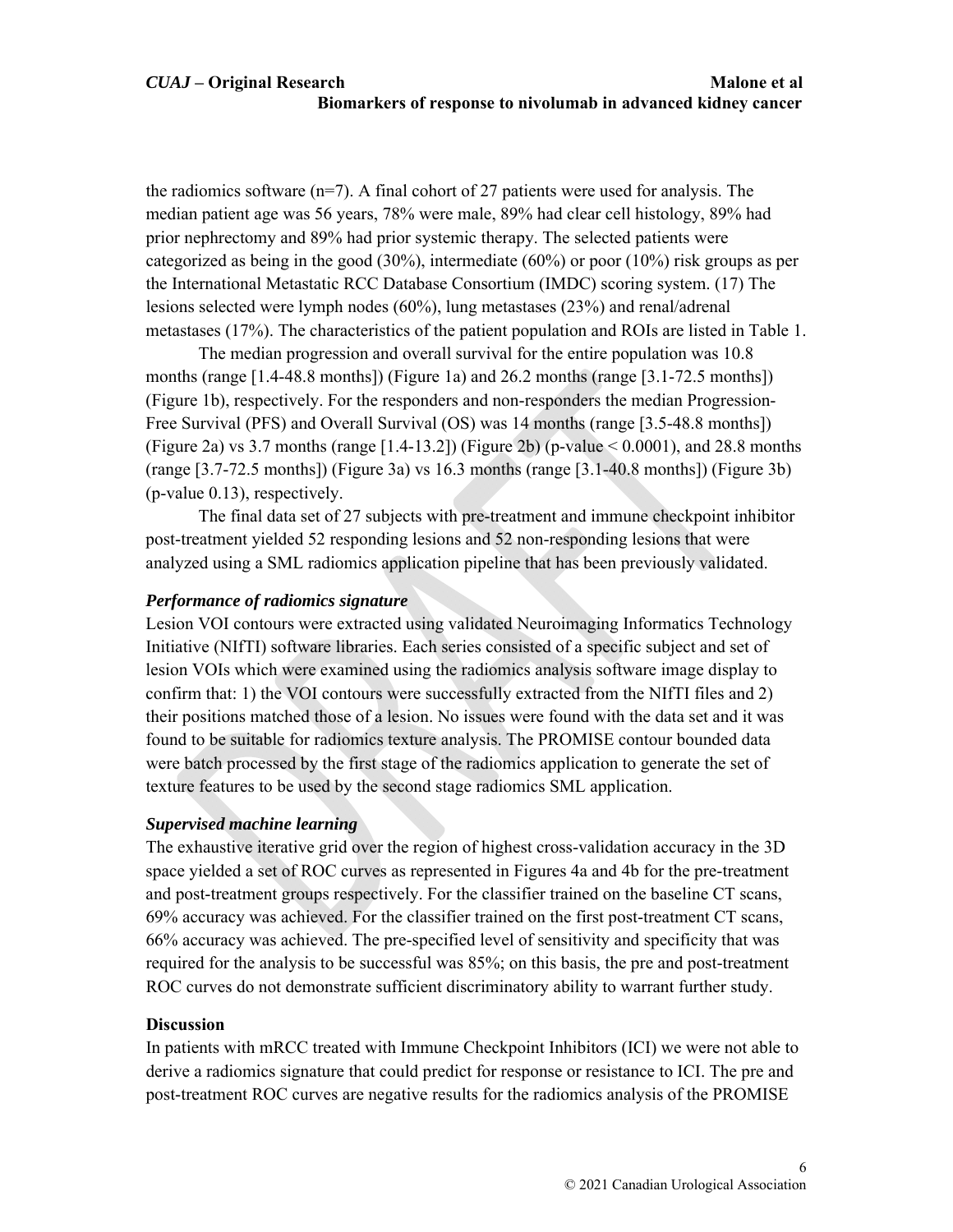data set. The current "as is" supervised machine learning set of algorithms were not able to discriminate significantly better than a binary classifier for a response in a malignant lesion. A reason for this might be that the user-defined texture features cannot significantly discriminate between ICI responder and non-responder classifications.

The patient population in this analysis was representative of the typical mRCC patient cohort that would be treated with ICI. The lesions contoured included lymph nodes, lung metastases and renal metastases, which are typical of the metastases seen in this patient cohort. The OS in the responders were similar to what has been reported in the Checkmate-025 study. However, the PFS was much longer in the PROMISE responders compared to the Checkmate-025 cohort, which could be because without formal tumor measurements physicians were more likely to continue patients beyond progression or at least call progression of disease later in the patients' treatment course.

There are certain limitations to the use of radiomics in general. For example the textures that are sensitive to acquisition modes and reconstruction parameters are not recommended for radiomics applications such as malignant and benign tissue differentiation. (18) Accurate delineation of tumor volumes is crucial for the computation of radiomic features, doing this manually is time-consuming and subject to inter-observer variability. Numerous studies have recommended automatic and semiautomatic methods of tumor volume delineation over manual contouring. (19, 20) We tried to account for this by having 2 investigators define the VOI, however this approach may still have had inherent inaccuracies that could have been resolved by an automated process. Although tumor heterogeneity can potentially be quantified using radiomics features extracted from medical imaging, many features are unstable between imaging scans which would mean that a large number of features may be unreliable. (21, 22) Datasets need to consist of 10-15 patients per feature to reduce the false discovery rate necessitating the use of larger datasets. (23) Optimal cut-off values of radiomic features are often used to stratify patients into two risk groups for KM survival analysis, however searching for the optimal cutoff values through testing multiple thresholds can increase the likelihood of obtaining statistically significant but spurious results. As the optimum cut-off value can vary in different datasets, single study results may not be reproducible in other patient populations. Independent validation datasets are required to confirm the prognostic value of the same radiomics features to avoid false positive results. (24, 25)

Recent studies have confirmed the utility of radiomics across numerous cancer types (lung cancer (25-32); head and neck cancer (25, 27, 33, 34); glioblastoma (35-38); esophageal cancer (9, 39-41); rectal cancer (42); hepatocellular carcinoma (43); prostate cancer  $(44)$ ; RCC  $(45)$ ; soft tissue sarcoma  $(46)$ ; and germ cell tumors  $(47)$ ) using various imaging modalities. In one study, radiomics features for predicting the survival of patients with lung cancer were found to be distinct from those for head and neck cancer, highlighting the need to develop tumor-specific signatures. (27) In general, most studies have explored correlates of survival, gene expression or molecular pathway aberrations. Several studies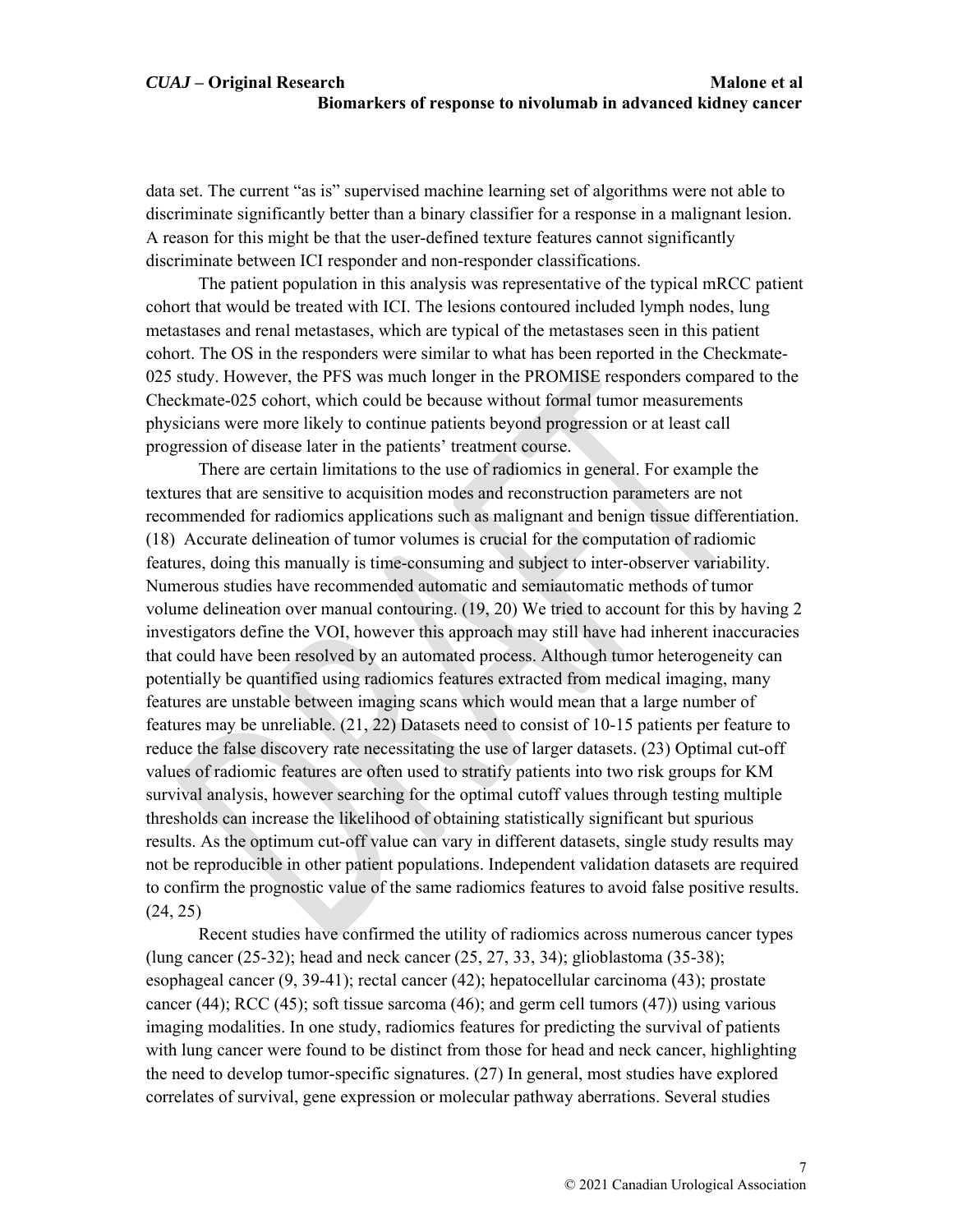## *CUAJ* **– Original Research Malone et al Biomarkers of response to nivolumab in advanced kidney cancer**

investigated predictive signatures for pathological response to neoadjuvant chemoradiotherapy. (9, 19, 29, 39-42) At this stage, the role of radiomics is still emerging, and radiomics has not been integrated into clinical practice as signatures have not yet been independently validated and the complexity of deriving the signature may make it difficult to implement outside of centres that do not have the computational algorithms to calculate such signatures.

The current study does have some important limitations. It is a retrospective, single institution analysis which used a selected patient sample without an external validation cohort. The sample size was small in this pilot study because of the time required for manual contouring of primary kidney lesions and metastatic lesions from different sites. A larger sample size would have been prohibitive without automation. We do not know if adding further patients would potentially change the results seen. Radiomics is a technically challenging and time-consuming approach and so is unlikely to be usable outside larger tertiary cancer centres without improvements in automated contouring of ROIs.

The study of radiomics could be continued in mRCC as new methods become available such as additional novel texture feature measures added to the existing standard set which may improve discriminating capability between the ICI non-responder and responder classifications. Furthermore, radiomics in mRCC requires substantially more data with a higher number of patients for the analysis to have a greater chance of success. The use of more advanced supervised machine learning techniques such as convolutional neural networks, which learn high-level features, is required. Unsupervised deep learning, automated volume delineation or variational auto-encoders which would sort the images into different regions of low-dimensional space based on intrinsic image properties are possible technological innovations that may enhance the development of a radiomics signature for mRCC. If these advances can be integrated into such an analysis, then a radiomics signature for mRCC patients treated with immunotherapy may be more feasible.

*Conflicts of interest: Dr. Sim has received research funding from Abbvie and Bristol-Myers Squibb; Dr. Metser has had a consulting or advisory role with Point Biopharm Inc. Dr. Sacher has been a consultant or advisor for, has received honoraria from, or has participated in clinical trials supported by Amgen, AstraZeneca, Bayer, Bristol Myers Squibb, Genentech–Roche, GlaxoSmithKline, KisoJi Biotechnology, Merck, Pfizer, Spectrum, and Tesaro. Dr. Sridhar has received compensation from Astellas, AstraZeneca, Bayer, BMS, Merck, Pfizer, and Roche for service as a consultant, and has received research funding from Janssen and Sanofi. Dr. Hansen has received honoraria from AstraZeneca/MedImmune, Bristol-Myers Squibb, GlaxoSmithKline, Merck, Novartis, and Pfizer; has served in a consulting or advisory role for Boehringer Ingelheim, Boston Biomedical, Bristol-Myers Squibb, GlaxoSmithKline, Merck, Novartis, and Roche/Genetech; has received research funding from Boehringer Ingelheim, Bristol-Myers Squibb, GlaxoSmithKline, Janssen, Karyopharm Therapeutics, Merck, Novartis, and Roche/Genetech. The remaining authors have no conflicts of interest to declare.*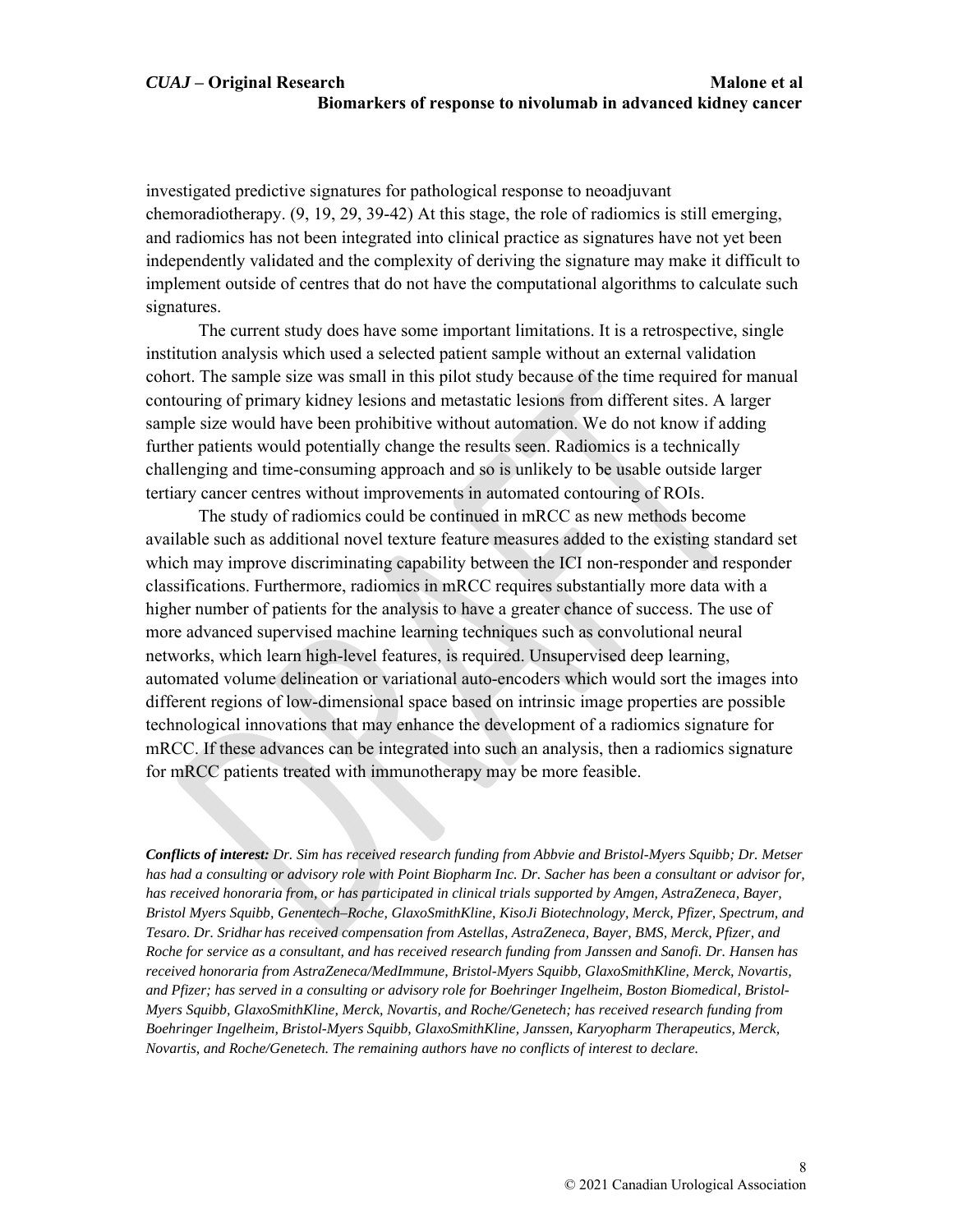# **References**

- 1. Motzer RJ, Escudier B, McDermott DF, et al. Nivolumab versus Everolimus in Advanced Renal-Cell Carcinoma. N Engl J Med. 2015;373(19):1803-13.
- 2. Motzer RJ, Penkov K, Haanen J, et al. Avelumab plus Axitinib versus Sunitinib for Advanced Renal-Cell Carcinoma. N Engl J Med. 2019;380(12):1103-15.
- 3. Motzer RJ, Tannir NM, McDermott DF, et al. Nivolumab plus Ipilimumab versus Sunitinib in Advanced Renal-Cell Carcinoma. N Engl J Med. 2018;378(14):1277-90.
- 4. Rini BI, Plimack ER, Stus V, et al. Pembrolizumab plus Axitinib versus Sunitinib for Advanced Renal-Cell Carcinoma. N Engl J Med. 2019;380(12):1116-27.
- 5. Lambin P, Rios-Velazquez E, Leijenaar R, et al. Radiomics: extracting more information from medical images using advanced feature analysis. Eur J Cancer. 2012;48(4):441-6.
- 6. Kumar V, Gu Y, Basu S, et al. Radiomics: the process and the challenges. Magn Reson Imaging. 2012;30(9):1234-48.
- 7. Eisenhauer EA, Therasse P, Bogaerts J, et al. New response evaluation criteria in solid tumours: revised RECIST guideline (version 1.1). Eur J Cancer. 2009;45(2):228-47.
- 8. Wolchok JD, Hoos A, O'Day S, et al. Guidelines for the evaluation of immune therapy activity in solid tumors: immune-related response criteria. Clin Cancer Res. 2009;15(23):7412-20.
- 9. Tixier F, Le Rest CC, Hatt M, et al. Intratumor heterogeneity characterized by textural features on baseline 18F-FDG PET images predicts response to concomitant radiochemotherapy in esophageal cancer. J Nucl Med. 2011;52(3):369-78.
- 10. Haralick RM SK, Dinstein IH. Textural features for image classification. IEEE Transactions on Systems, Man and Cybernetics. 1973;3(6):610-21.
- 11. Amadasun M KR. Textural features corresponding to textural properties. IEEE Transactions on Systems, Man and Cybernetics. 1989;19(5):1264-74.
- 12. Loh HLJ, Luo RC. The analysis of natural textures using run length features. IEEE Transactions on Industrial Electronics. 1988;35(2):323-8.
- 13. Thibault G, Fertil B, Navarro C, et al. Texture Indexes and Gray Level Size Zone Matrix Application to Cell Nuclei Classification2009.
- 14. Chang C-C LC-J. LIBSVM: A library for support vector machines. ACM Trans Intell Syst Technol. 2011;2(3):1-27.
- 15. Chen YW. LC. Combining SVMs with Various Feature Selection Strategies. In: Guyon I, Nikravesh M, Gunn S, Zadeh LA (eds) Feature Extraction Studies in Fuzziness and Soft Computing, vol 207 Springer, Berlin, Heidelberg. (2006) 315-24.
- 16. Golland P, Fischl B. Permutation tests for classification: towards statistical significance in image-based studies. Inf Process Med Imaging. 2003;18:330-41.
- 17. Heng DY, Wells JC, Rini BI, et al. Cytoreductive nephrectomy in patients with synchronous metastases from renal cell carcinoma: results from the International Metastatic Renal Cell Carcinoma Database Consortium. Eur Urol. 2014;66(4):704-10.
- 18. Galavis PE, Hollensen C, Jallow N, et al. Variability of textural features in FDG PET images due to different acquisition modes and reconstruction parameters. Acta Oncol. 2010;49(7):1012-6.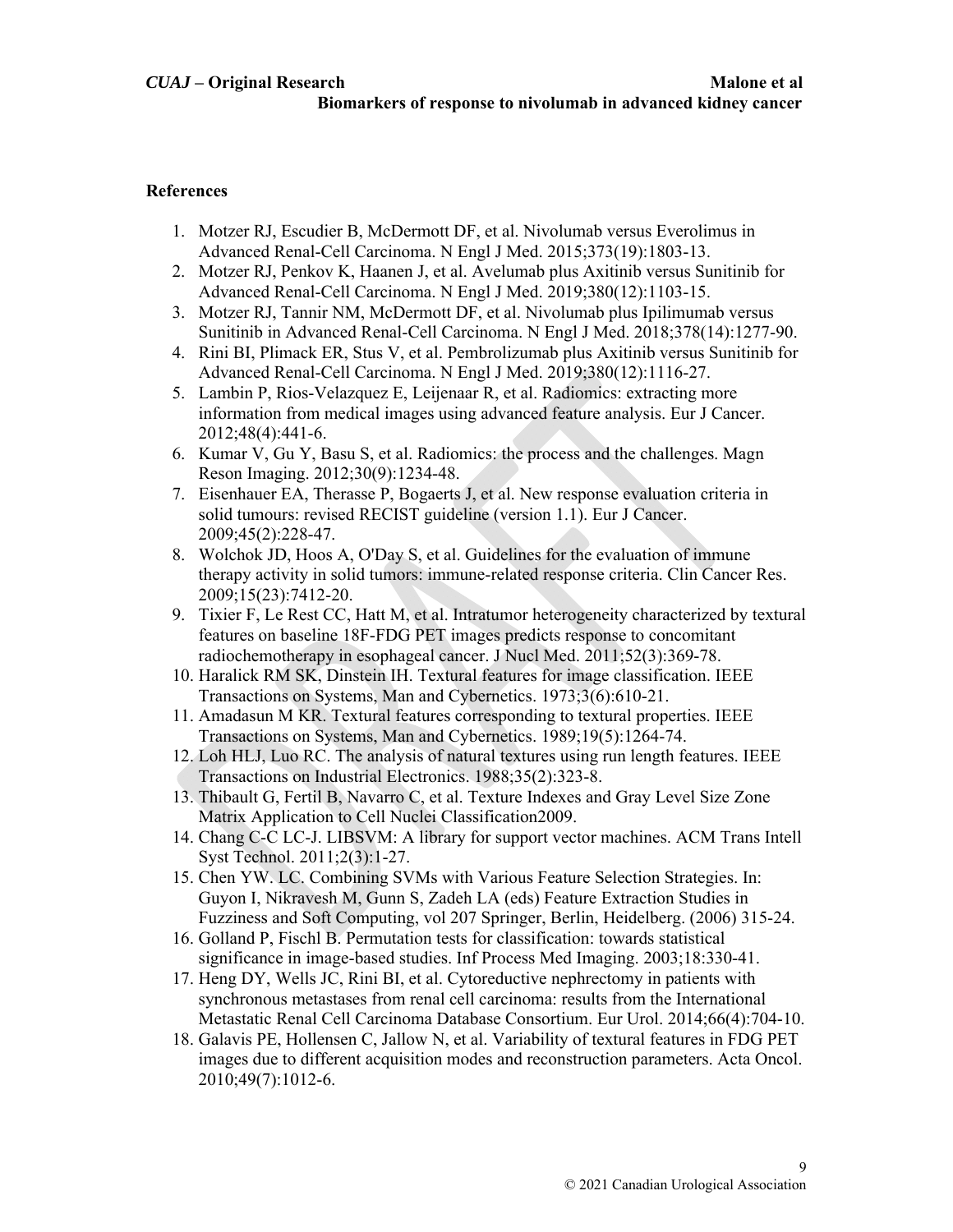- 19. Yip SS, Coroller TP, Sanford NN, et al. Use of registration-based contour propagation in texture analysis for esophageal cancer pathologic response prediction. Phys Med Biol. 2016;61(2):906-22.
- 20. Parmar C, Rios Velazquez E, Leijenaar R, et al. Robust Radiomics feature quantification using semiautomatic volumetric segmentation. PLoS One. 2014;9(7):e102107.
- 21. Balagurunathan Y, Gu Y, Wang H, et al. Reproducibility and Prognosis of Quantitative Features Extracted from CT Images. Transl Oncol. 2014;7(1):72-87.
- 22. Tixier F, Hatt M, Le Rest CC, et al. Reproducibility of tumor uptake heterogeneity characterization through textural feature analysis in 18F-FDG PET. J Nucl Med. 2012;53(5):693-700.
- 23. Chalkidou A, O'Doherty MJ, Marsden PK. False Discovery Rates in PET and CT Studies with Texture Features: A Systematic Review. PLoS One. 2015;10(5):e0124165.
- 24. Yip SS, Aerts HJ. Applications and limitations of radiomics. Phys Med Biol. 2016;61(13):R150-66.
- 25. Aerts HJ, Velazquez ER, Leijenaar RT, et al. Decoding tumour phenotype by noninvasive imaging using a quantitative radiomics approach. Nat Commun. 2014;5:4006.
- 26. Aerts HJ, Grossmann P, Tan Y, et al. Defining a Radiomic Response Phenotype: A Pilot Study using targeted therapy in NSCLC. Sci Rep. 2016;6:33860.
- 27. Parmar C, Leijenaar RT, Grossmann P, et al. Radiomic feature clusters and prognostic signatures specific for Lung and Head & Neck cancer. Sci Rep. 2015;5:11044.
- 28. Ganeshan B, Abaleke S, Young RC, et al. Texture analysis of non-small cell lung cancer on unenhanced computed tomography: initial evidence for a relationship with tumour glucose metabolism and stage. Cancer Imaging. 2010;10:137-43.
- 29. Cook GJ, Yip C, Siddique M, et al. Are pretreatment 18F-FDG PET tumor textural features in non-small cell lung cancer associated with response and survival after chemoradiotherapy? J Nucl Med. 2013;54(1):19-26.
- 30. Ganeshan B, Goh V, Mandeville HC, et al. Non-small cell lung cancer: histopathologic correlates for texture parameters at CT. Radiology. 2013;266(1):326- 36.
- 31. Coroller TP, Grossmann P, Hou Y, et al. CT-based radiomic signature predicts distant metastasis in lung adenocarcinoma. Radiother Oncol. 2015;114(3):345-50.
- 32. Huang Y, Liu Z, He L, et al. Radiomics Signature: A Potential Biomarker for the Prediction of Disease-Free Survival in Early-Stage (I or II) Non-Small Cell Lung Cancer. Radiology. 2016;281(3):947-57.
- 33. Cheng NM, Fang YH, Lee LY, et al. Zone-size nonuniformity of 18F-FDG PET regional textural features predicts survival in patients with oropharyngeal cancer. Eur J Nucl Med Mol Imaging. 2015;42(3):419-28.
- 34. Prawira AD, P Halankar, J Paravasthu, D.M. Hansen, A. Spreafico, A. Abdul Razak,A.R. Chen,E. Jang,R.W. Metser, U Siu, L.L. Development of a predictive radiomics signature for response to immune checkpoint inhibitors (ICIs) in patients with recurrent or metastatic squamous cell carcinoma of the head and neck (RM-SCCHN) Annals of Oncology. 2016;27(Suppl 6).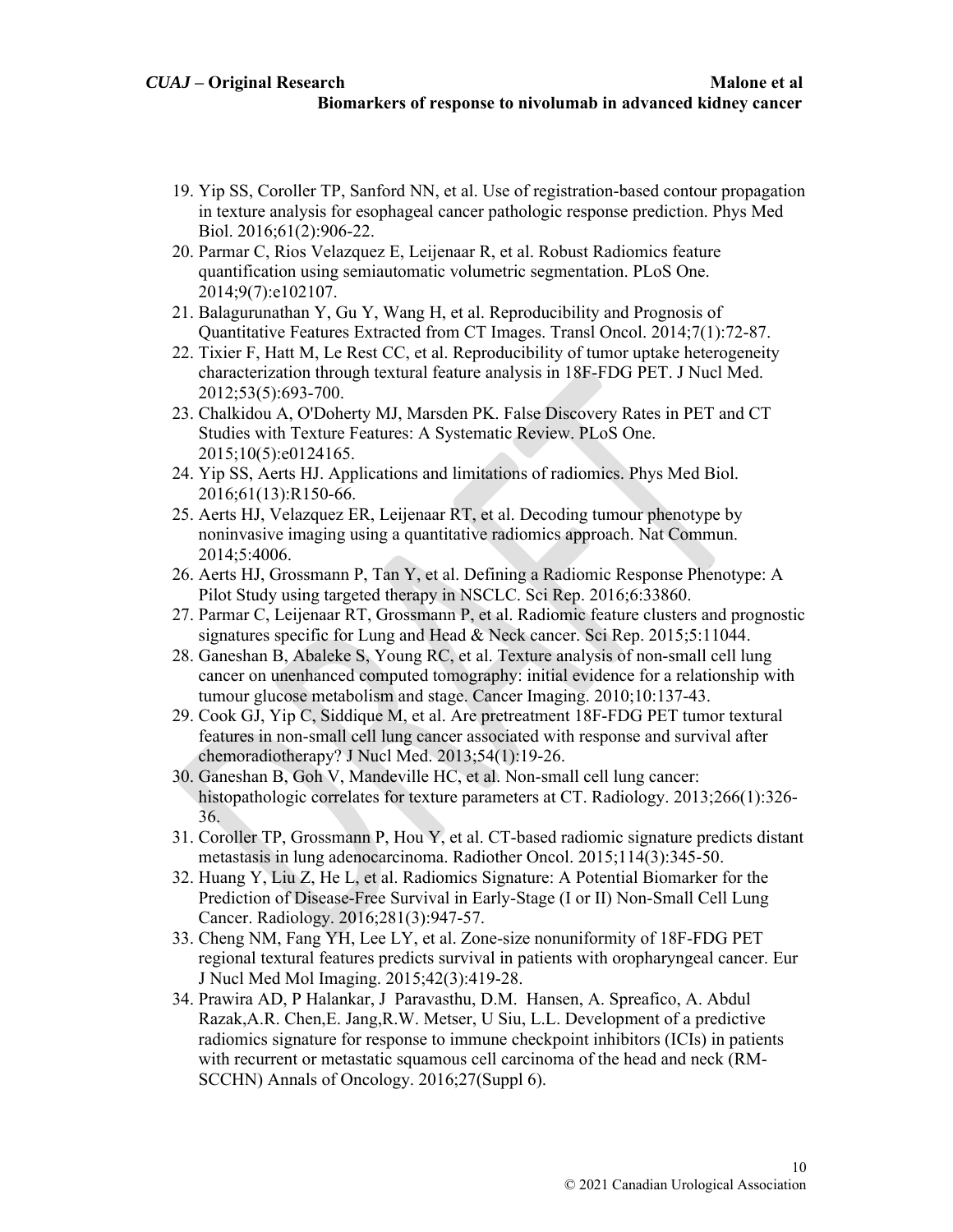- 35. Jamshidi N, Diehn M, Bredel M, et al. Illuminating radiogenomic characteristics of glioblastoma multiforme through integration of MR imaging, messenger RNA expression, and DNA copy number variation. Radiology. 2014;270(1):1-2.
- 36. Gutman DA, Dunn WD, Jr., Grossmann P, et al. Somatic mutations associated with MRI-derived volumetric features in glioblastoma. Neuroradiology. 2015;57(12):1227- 37.
- 37. Gevaert O, Mitchell LA, Achrol AS, et al. Glioblastoma multiforme: exploratory radiogenomic analysis by using quantitative image features. Radiology. 2014;273(1):168-74.
- 38. Diehn M, Nardini C, Wang DS, et al. Identification of noninvasive imaging surrogates for brain tumor gene-expression modules. Proc Natl Acad Sci U S A. 2008;105(13):5213-8.
- 39. Zhang H, Tan S, Chen W, et al. Modeling pathologic response of esophageal cancer to chemoradiation therapy using spatial-temporal 18F-FDG PET features, clinical parameters, and demographics. Int J Radiat Oncol Biol Phys. 2014;88(1):195-203.
- 40. van Rossum PS, Fried DV, Zhang L, et al. The Incremental Value of Subjective and Quantitative Assessment of 18F-FDG PET for the Prediction of Pathologic Complete Response to Preoperative Chemoradiotherapy in Esophageal Cancer. J Nucl Med. 2016;57(5):691-700.
- 41. Yip SS, Coroller TP, Sanford NN, et al. Relationship between the Temporal Changes in Positron-Emission-Tomography-Imaging-Based Textural Features and Pathologic Response and Survival in Esophageal Cancer Patients. Front Oncol. 2016;6:72.
- 42. Metser USJ, K; Murphy, G; Halankar, J; Hussey, D; Dufort, P; Kennedy, E. Multiparameteric PET-MR Assessment of Response to Neoadjuvant Chemoradiotherapy in Locally Advanced Rectal Cancer: PET, MR, PET-MR and Tumor Texture Analysis: A Pilot Study. Advances in Molecular Imaging. 2015;5:49- 60.
- 43. Segal E, Sirlin CB, Ooi C, et al. Decoding global gene expression programs in liver cancer by noninvasive imaging. Nat Biotechnol. 2007;25(6):675-80.
- 44. Stoyanova R, Takhar M, Tschudi Y, et al. Prostate cancer radiomics and the promise of radiogenomics. Transl Cancer Res. 2016;5(4):432-47.
- 45. Shinagare AB, Vikram R, Jaffe C, et al. Radiogenomics of clear cell renal cell carcinoma: preliminary findings of The Cancer Genome Atlas-Renal Cell Carcinoma (TCGA-RCC) Imaging Research Group. Abdom Imaging. 2015;40(6):1684-92.
- 46. Vallieres M, Freeman CR, Skamene SR, et al. A radiomics model from joint FDG-PET and MRI texture features for the prediction of lung metastases in soft-tissue sarcomas of the extremities. Phys Med Biol. 2015;60(14):5471-96.
- 47. Lewin J, Dufort P, Halankar J, et al. Applying Radiomics to Predict Pathology of Postchemotherapy Retroperitoneal Nodal Masses in Germ Cell Tumors. JCO Clin Cancer Inform. 2018;2:1-12.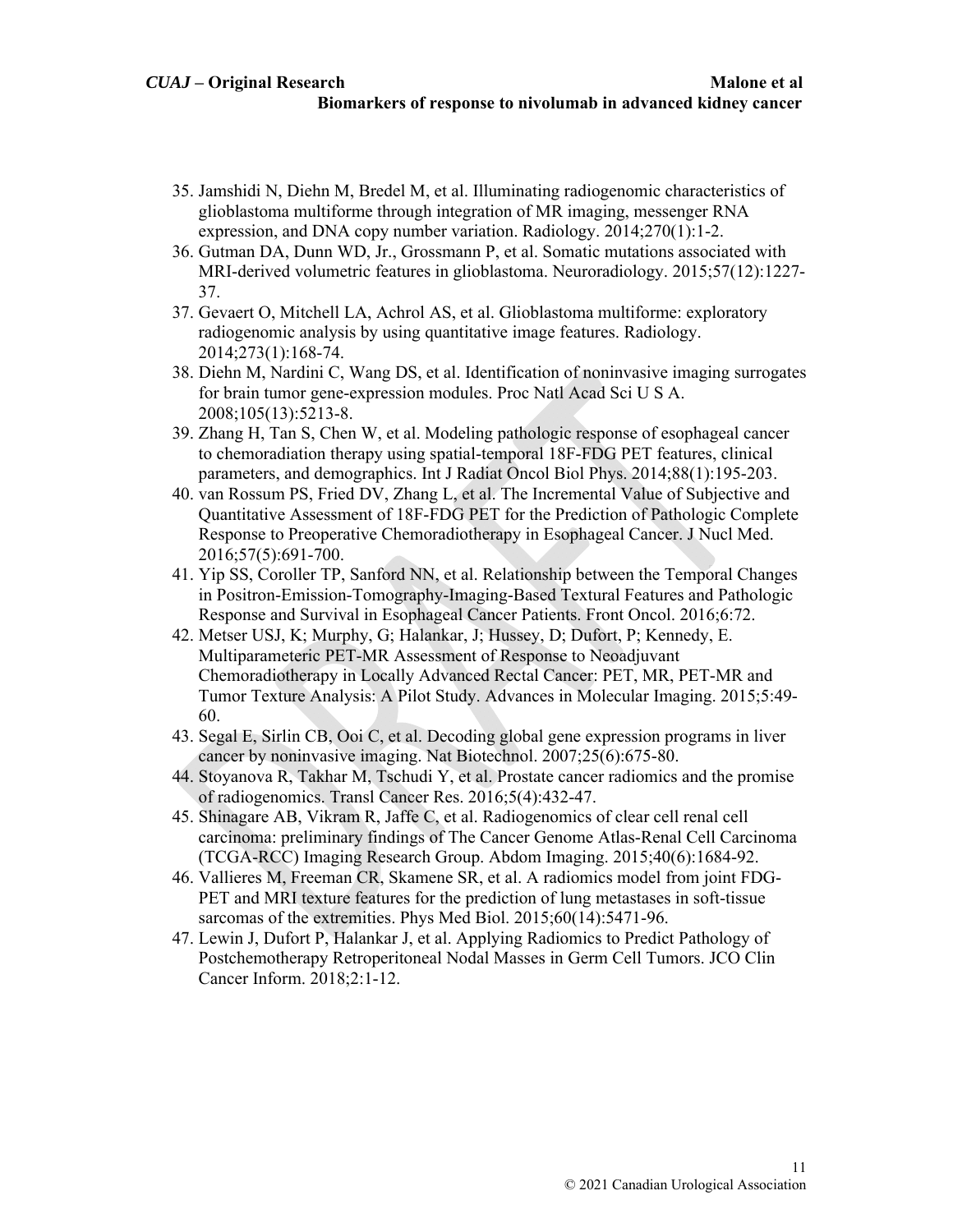# *CUAJ* **– Original Research Malone et al Biomarkers of response to nivolumab in advanced kidney cancer**

# **Figures and Tables**

*Fig. 1A.* Kaplan Meier-curve of the progression-free survival (PFS) for the whole study population. Median PFS 10.8 months (range 1.4–48.8).



*Fig. 1B.* Kaplan-Meier curve of the overall survival (OS) for the whole study population. Median OS 26.2 months (range 3.1–72.5).



*Fig. 2A.* Kaplan-Meier curve of progression-free survival (PFS) for responders. Median PFS was 14 months (range 3.5–48.8 months).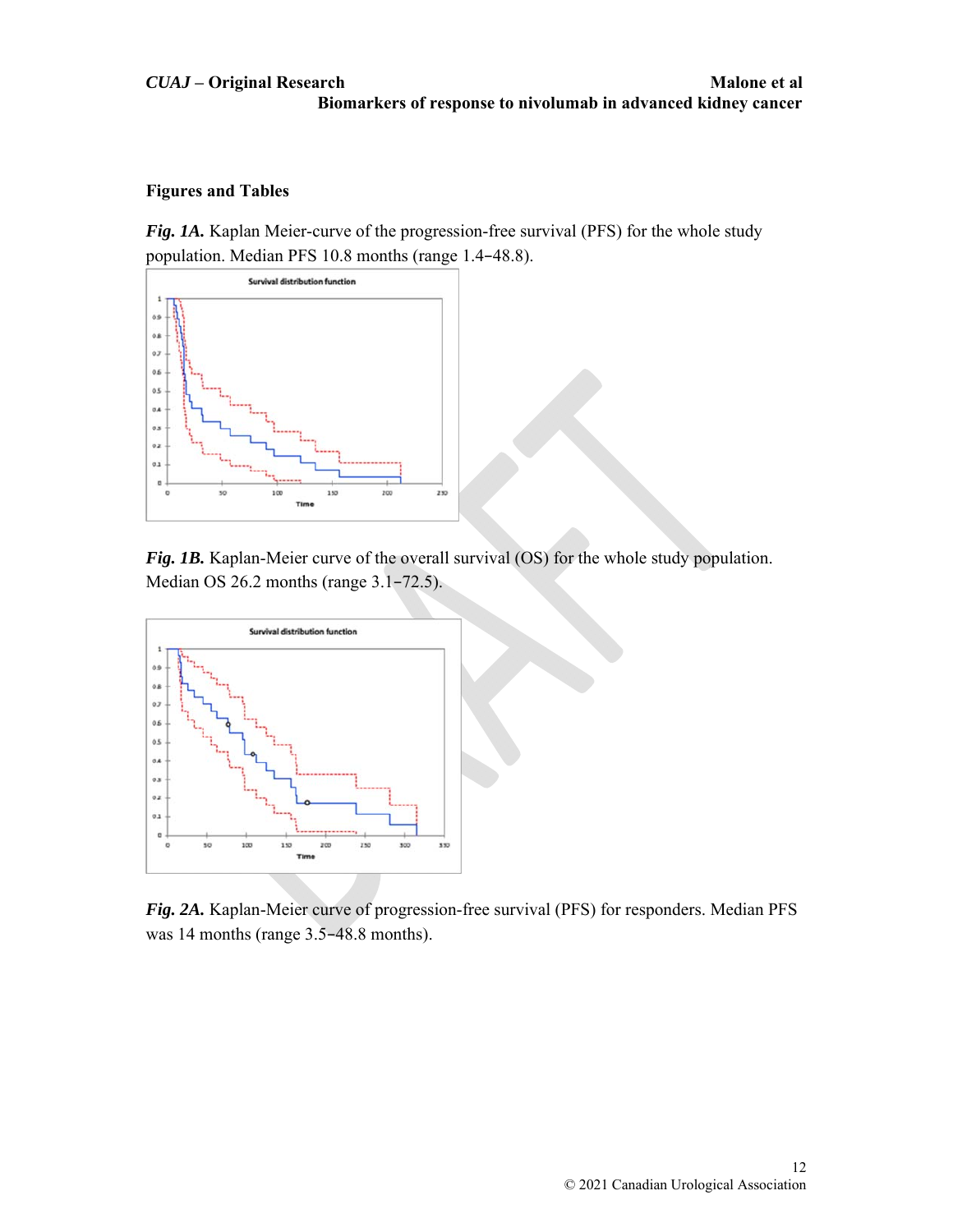

*Fig. 2B.* Kaplan-Meier curve of progression-free survival (PFS) for non-responders. Median PFS vs. 3.7 months (range 1.4–13.2).



*Fig. 3A.* Kaplan-Meier curve of overall survival (OS) for responders. Median OS was 28.8 (range 3.7–72.5).

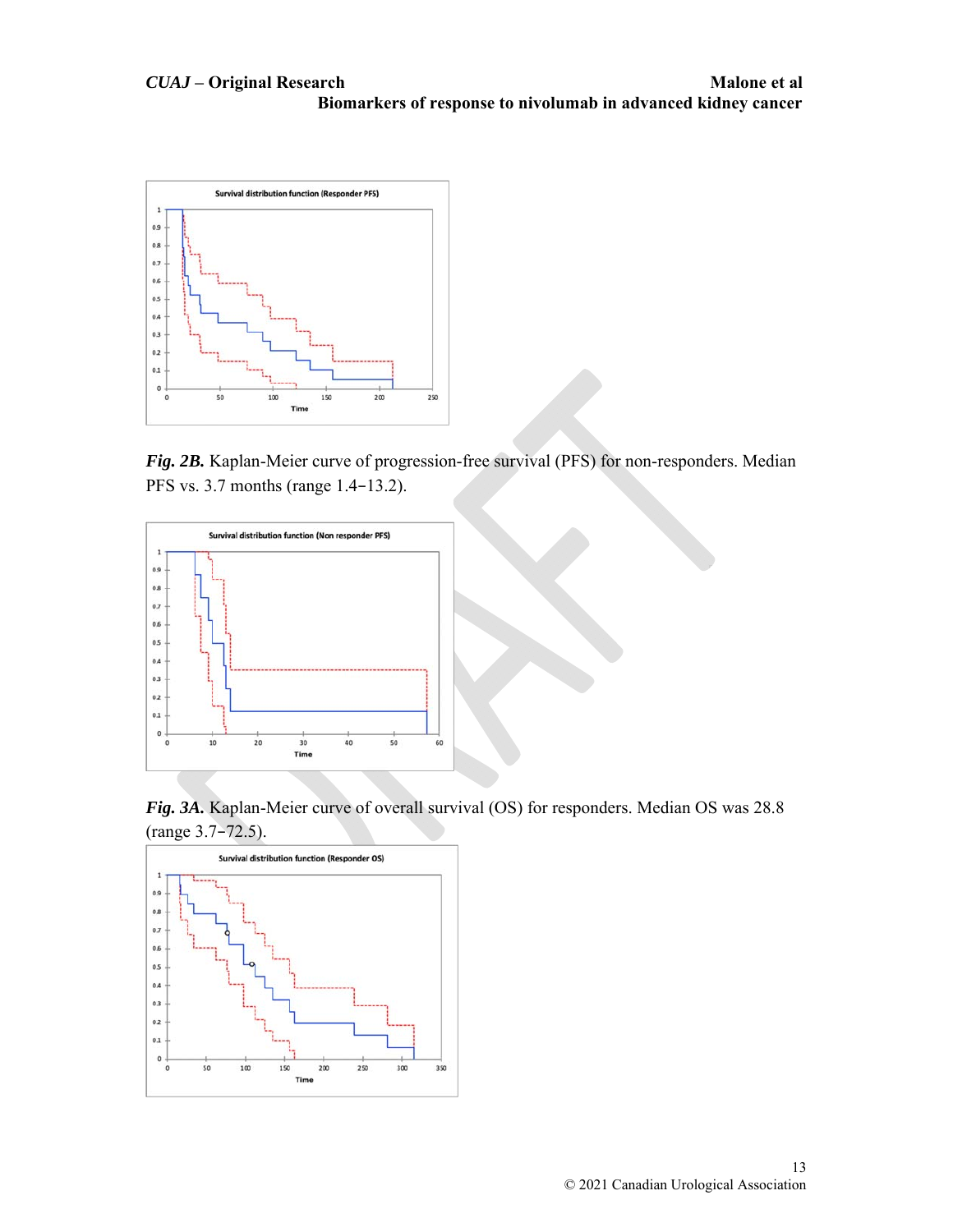*Fig. 3B.* Kaplan-Meier curve for overall survival (OS) for non-responders. Median OS was 16.3 months (range 3.1–40.8).



*Fig. 4A.* Pre-treatment. Specificity corresponds to the proportion of non-responding lesions classified correctly. Sensitivity corresponds to the proportion of responding lesions classified correctly.



*Fig. 4B.* Post-treatment. Specificity corresponds to the proportion of non-responding lesions classified correctly. Sensitivity corresponds to the proportion of responding lesions classified correctly.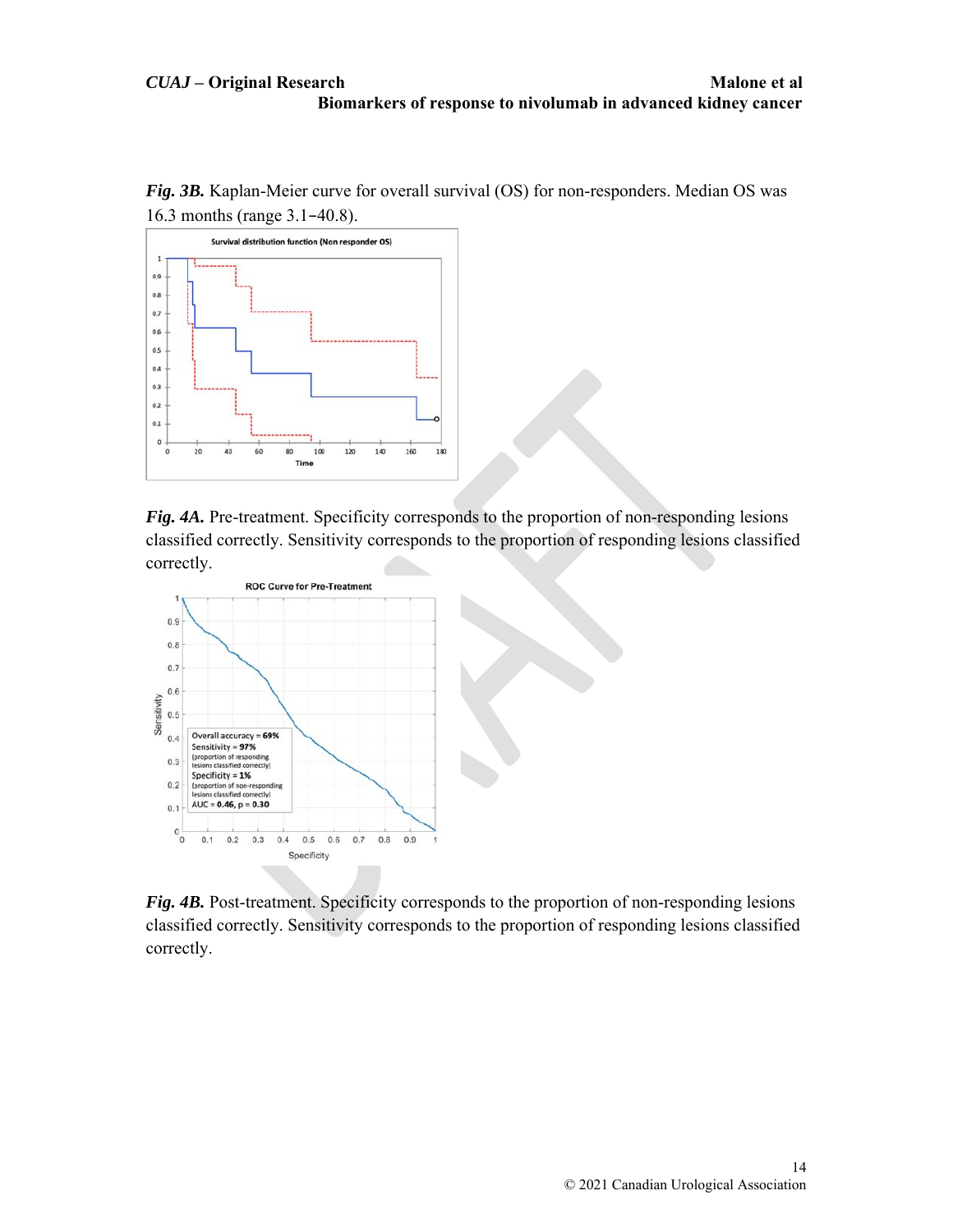